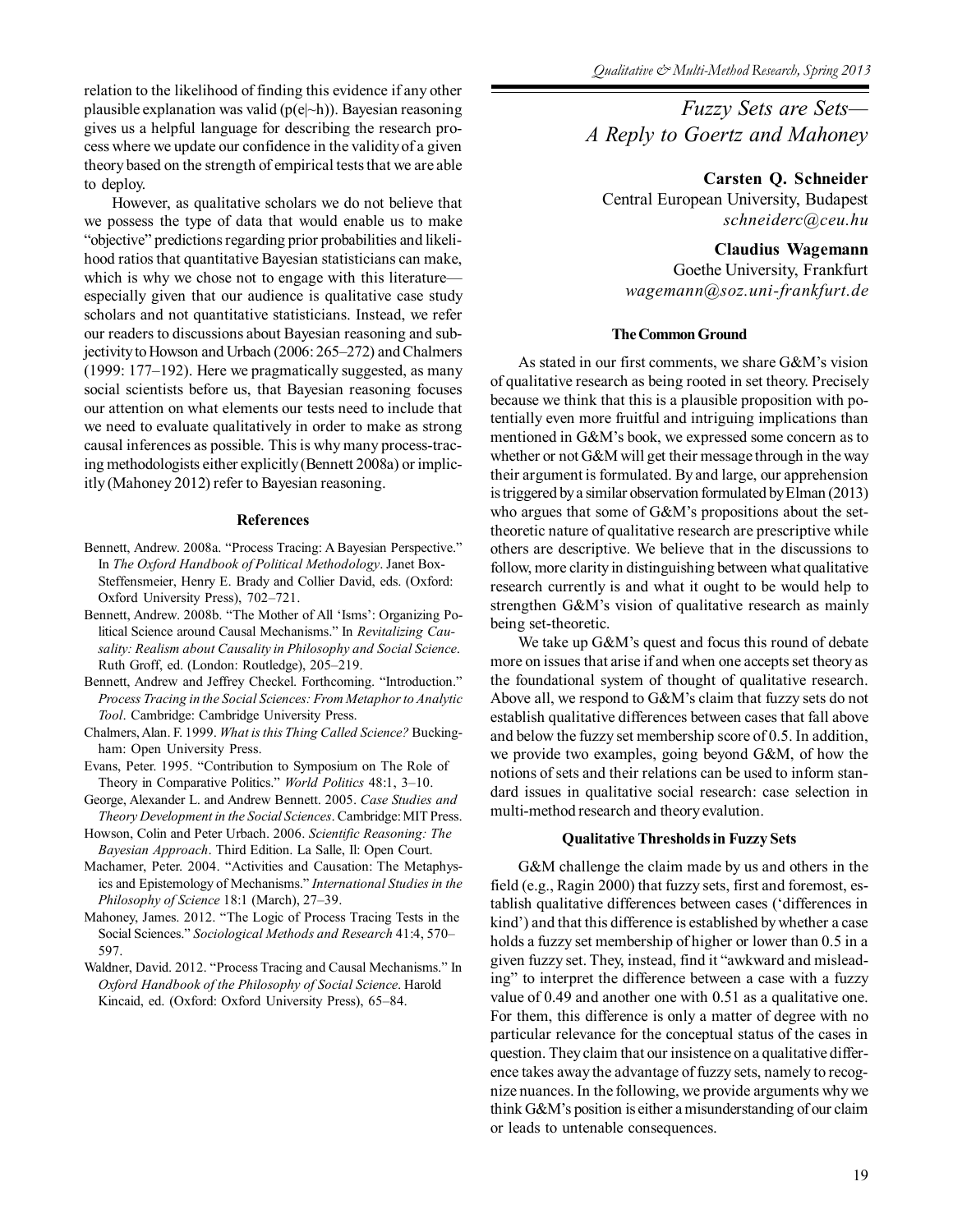## *Qualitative & Multi-Method Research, Spring 2013*

First, and perhaps most importantly, all sets, by their very definition, establish a qualitative distinction between those cases that are members and those that are not. This also applies to fuzzy sets; otherwise, they would not be sets. The only information fuzzy sets add to this qualitative distinction is that cases can be ranked as to how much they are (not) members of a set. As a matter of fact, we think that much of the plausibility of  $G\&M$ 's postulate "qualitative research = settheoretic research" precisely stems from the fact that sets reflect qualitative properties of cases and qualitative researchers are interested in, well, the cases' qualitative properties and their relations. Consider the Latin origin of the words "qualitative" and "quantitative," respectively. *Quantum* is translated as "how many" or "how much." Objects are assessed as to how much of a certain property they possess. The word *qualis*, instead, is translated as "what" or "of what kind/sort/nature." Qualitative statements about objects establish *qualitative* differences between objects that are in a given set and and those that are out. We deem this property of sets both uncontroversial and constitutive for the vision of qualitative research as being rooted in set theory.

With crisp sets, all this seems pretty uncontroversial. Cases have either full membership or full non-membership, and the Rule of the Excluded Middle conveniently rules out any confusion between these two mutually exclusive and jointly exhaustive qualitative states in which cases can be. What seems confusing is whether or not the properties of fuzzy sets partial membership scores and the breakdown of the Rule of the Excluded Middle—unavoidably mean that (a) qualitative distinctions between cases cannot be made; and, relatedly, that (b) one and the same case should be allowed to hold high membership in two or more mutually exclusive sets.

We believe that (a) fuzzy sets first and foremost express which cases are qualitatively identical and different, and only afterwards to which degree cases are members of a given set; and (b) that cases cannot simultaneously be good empirical instances of two or more sets that have been created precisely because researchers believe that there are two or more qualitatively distinct phenomena worth being given different names. Applied to G&M's example, if we believe that democracies are not only qualitatively different from autocracies, but also from anocracies, and we therefore introduce this new term into the literature, then it seems confusing to us that the exact *same* empirical property of a case (e.g. a Polity score of 7) qualifies a case as being a good instance of two conceptually distinct sets (e.g., democracy and anocracy).

We are not sure how exactly G&M position themselves on these two issues. They do argue that partial membership in two or more mutually exclusive sets should be possible and they have no issue with such partial membership being higher than 0.5 in more than one set. We agree that partial membership in mutually exclusive sets is unproblematic—if and only if, however, a case's membership does not exceed 0.5 in more than one of these sets. This is where we disagree with G&M. This allows two interpretations. G&M might claim that fuzzy sets do not establish any qualitative distinctions and that all is just a matter of degree. For reasons outlined above, this runs so much counter to the notion of sets and the whole logic of their book that we dismiss this as a plausible interpretation of their argument.

Alternatively G&M might claim that the qualitative distinction is not made by the 0.5 but some other membership score. There are two candidates. One might want to claim that only full members of a set (1) are qualitatively different from the rest. Or one might claim that only full non-members (0) are qualitatively different from the rest. Both options seem problematic to us. Claiming that only cases with full membership in the set of, say, democracy should count as democracies often means that most analyses are exclusively performed on nondemocracies, for often times there are no ideal-typical instances of democracy in the data. Likewise, using 0 membership as the qualitative threshold would often mean that researchers exclusively have democracies in their data. While these arguments run against 0 or 1 as qualitative anchors, the following provides an argument in favor of this anchor being at 0.5. By pure mathematical necessity, one and the same case can hold membership in one, and only one, of all the logically possible conjunctions between two or more sets. Although one and the same case will have fuzzy set membership scores of higher than 0 in most, and often even all, of the logically possible types, it can be exclusively attributed to only one of the mutually exclusive and jointly exhaustive ideal types—if and when 0.5 is interpreted as the qualitative anchor. This property of fuzzy sets is constitutive for the so-called fuzzy-set truth table algorithm (Ragin 2008), which, in turn, is at the heart of virtually all applied Qualitative Comparative Analysis.

It should also be noted that regardless of where G&M believe the qualitative threshold is located (and it must, we contend, be somewhere), one of their arguments against 0.5 as a qualitative anchor is not tenable, namely that small differences in fuzzy set membership (e.g., 0.49 vs. 0.51) should not establish qualitative differences. The same small difference in set membership scores of 0.02 would also establish a qualitative difference if the threshold was at 0 or at 1. If we accept that sets establish qualitative differences and thus that there must be a threshold, then differences between two fuzzy values have to be interpreted in different manners, depending on whether the two values are on the same side of the threshold or on two different sides.

Saying that fuzzy sets first and foremost establish qualitative distinctions does not mean that researchers lose sight of differences in degree. Put differently, saying that a case with 0.51 in the set of democracies should count as a democracy while another case with 0.49 should not does not prevent a researcher from seeing that the 0.51 case is much more ambiguous than a third case with a membership of, say, 0.91, which is a much clearer empirical manifestation of the ideal typical democracy. This should make clear why 0.5 is also sometimes called "the point of maximum ambiguity (i.e., fuzziness)" (Ragin 2008: 30). Note as well that this information on differences in degree among qualitatively identical cases never gets lost in applied fuzzy set social science, not even in QCA, which, as mentioned, crucially rests on the qualitative distinction imposed by the 0.5 anchor. For instance, all the formulas for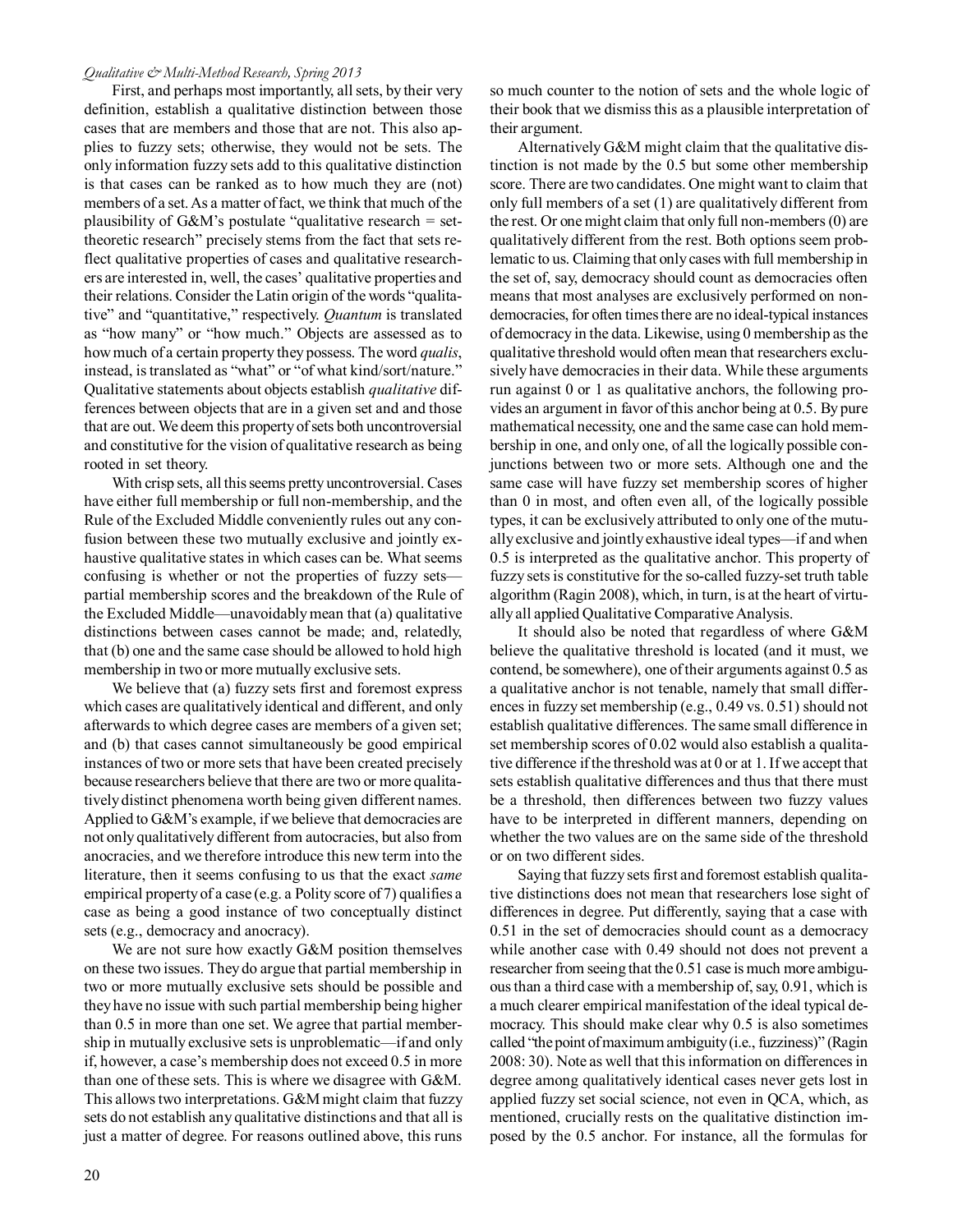

**Figure 1: Wavelength and Membership in Types of Color** Source: Lakoff (1987: 27)

calculating the parameters of fit for set-relational statements make use of the fuzzy set membership scores of each case in all sets involved.

Last but not least, the use of 0.5 as a cutoff for qualitative distinction does not seem to be a peculiarity of social scientists using fuzzy sets. For illustration, consider Figure 1 borrowed from Lakoff's (1987) book, *Women, Fire, and Dangerous Things*. Wavelength is the empirical information used for calibrating the fuzzy sets of different types of spectral colors— just as Polity scores are used for calibrating membership in different types of political regimes. Sure enough, any given wavelength produces partial membership in more than one type of color. Yet, no single wavelength yields a membership of higher than 0.5 in more than one type of color. At worst, a given wavelength produces maximum ambiguity by yielding fuzzy set membership scores of exactly 0.5 in two color sets (e.g., 590 NM as 0.5 fuzzy membership in both yellow and red). Confronted with such ambiguous classification, researchers or language groups for that matter—might decide to introduce a new type of color, say "orange," and define a case with 590 MN wavelength as having above 0.5 membership in orange and below 0.5 in both red and yellow—just as researchers introduce anocracy as a new type of political regime for those cases that otherwise would have an ambiguous status vis-àvis already existing types of regime.

# **A Set-Theoretic Perspective on Case Selection and Theory Evaluation**

No doubt, the range of topics addressed by G&M is breathtaking. Yet, looking at social science research from a settheoretic angle promises to lay the ground for an even more extensive methodological agenda. We highlight only two such issues that remain underdeveloped in G&Ms book and the literature at large: set-theoretic multi-method research (MMR) and set-theoretic theory evaluation.<sup>1</sup>

MMR is *en vogue*. Yet, the literature is only slowly responding to the task of formulating principles and practices of one specific form of MMR: a set-theoretic cross-case analysis (read: QCA) followed by within-case analysis. The emerging literature on this topic (Rohlfing and Schneider 2013; Schneider and Rohlfing 2013) identifies different types of cases, some of which are similar to regression-based multi-method research (e.g. typical cases), while others are different (e.g., irrelevant cases, deviant cases consistency, or deviant cases coverage). The distinction between these types crucially rests on their membership above or below the 0.5 qualitative anchor in the condition and outcome sets. At the same time, this literature also proposes mathematical formulas for identifying the *best available* cases for each of these types and these formulas rely on the degree of membership of cases. This, incidentally, provides further evidence that fuzzy sets can do both: establishing qualitative differences and expressing differences in degree. Since set-theoretic MMR principles and practices are decidedly different from the better-known regression-based MMR, further research needs to go into how to perform this type of MMR.

The same also holds for another topic often linked to qualitative research: theory evaluation (as opposed to theory testing, which is at the heart of most quantitative research). Early on, Ragin (1987: 118–121) alerted researchers to the possibility of using Boolean algebra for "evaluating theoretical arguments" derived by set-theoretic methods. In essence, researchers present both their theoretical hunches (T) and their empirical findings (E) in the form of Boolean expressions. The intersec-